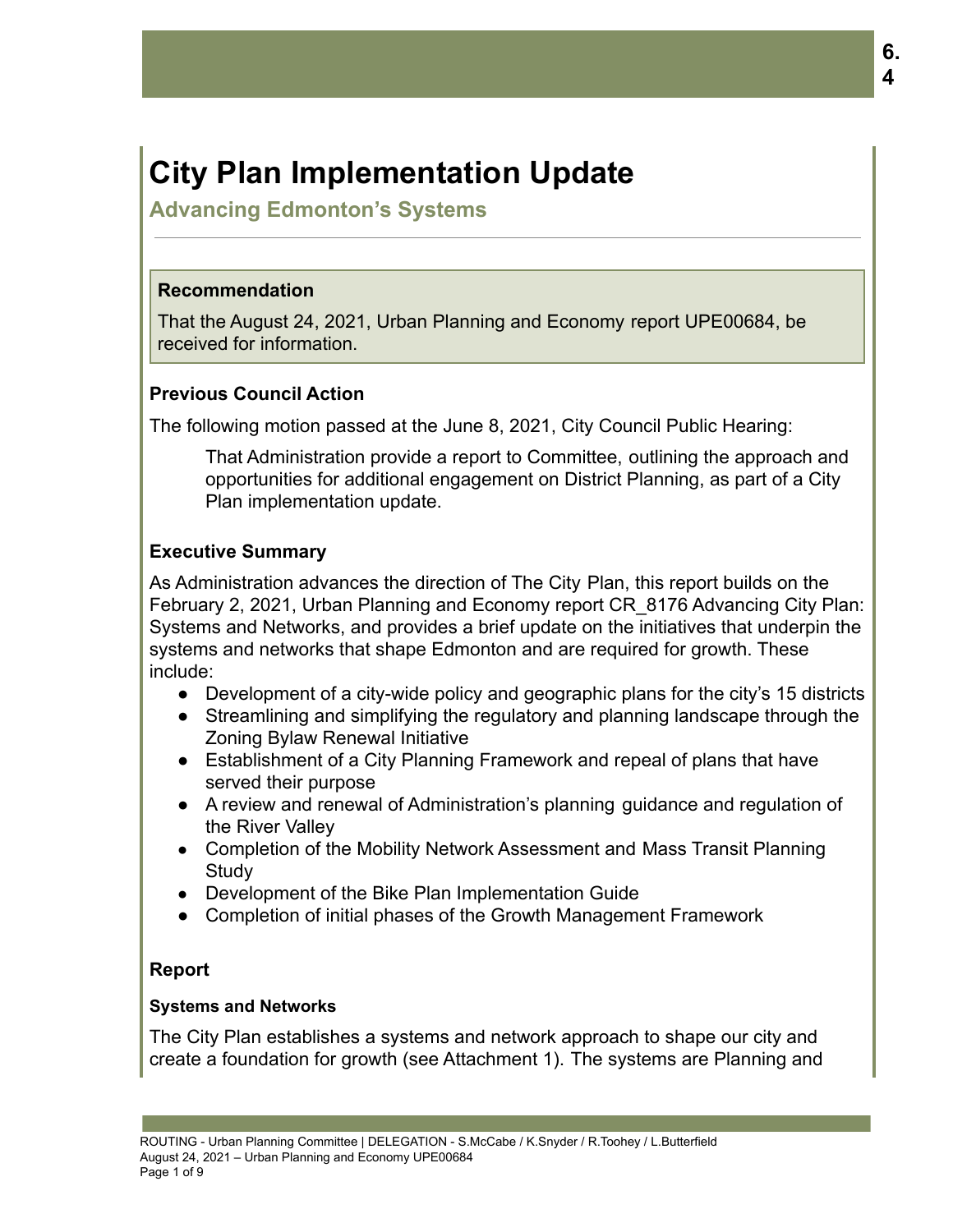Design, Mobility and Managing Growth. This report provides information on projects and initiatives that advance these systems.

#### **Planning and Design System**

#### *District Planning Network*

Establishing districts modernizes the planning framework to ensure the City's long-term financial viability and is rooted in stewardship and preservation of what Edmontonians value - safety, livability, and community. A modernized system responds to emerging realities to make informed choices. It means less detailed and prescriptive guidance for specific places and land uses, and better direction for the big picture how we want to experience our community now and in the future.

#### *Scope of District Plans*

District plans will provide structure and policy to guide land use planning and infrastructure decisions, and ensure these decisions support the intentions of The City Plan. This will provide greater certainty to communities and developers regarding the extent of change expected and desired as the city grows to 1.25 million residents. This is especially important in the many areas of the city that have no other land use plan in effect other than the broad and long-range direction of The City Plan. District plans will facilitate the application of new zones through the Land Development Application process once the new Zoning Bylaw is adopted. Growth Management will work in tandem with district plans to apply financial tools to activate priority growth areas and revenue generating tools to complete developing areas, connecting planning direction and budget decisions. Establishing district plans is therefore critical to the delivery of The City Plan and these integrated projects.

The policies in district plans will support decisions that are informed both by The City Plan and the local context. Examples of local context include the location of local nodes, proximity to transit stations, and the presence of parks, open spaces and heritage elements.

Because of their scale, district plans will not contain the same level of detail provided by neighbourhood level land use plans. However, district plans will help inform local area planning such as neighbourhood renewal. Also, district plans can be amended in the future to contain more detailed land use planning direction in specific areas of concern.

Consultation is intended to occur at multiple scales with the level of consultation and detail increasing in scope as the geographic area narrows. For example, neighbourhood renewal projects will conduct additional consultation at the neighbourhood scale, while block level consultation can occur for land development applications.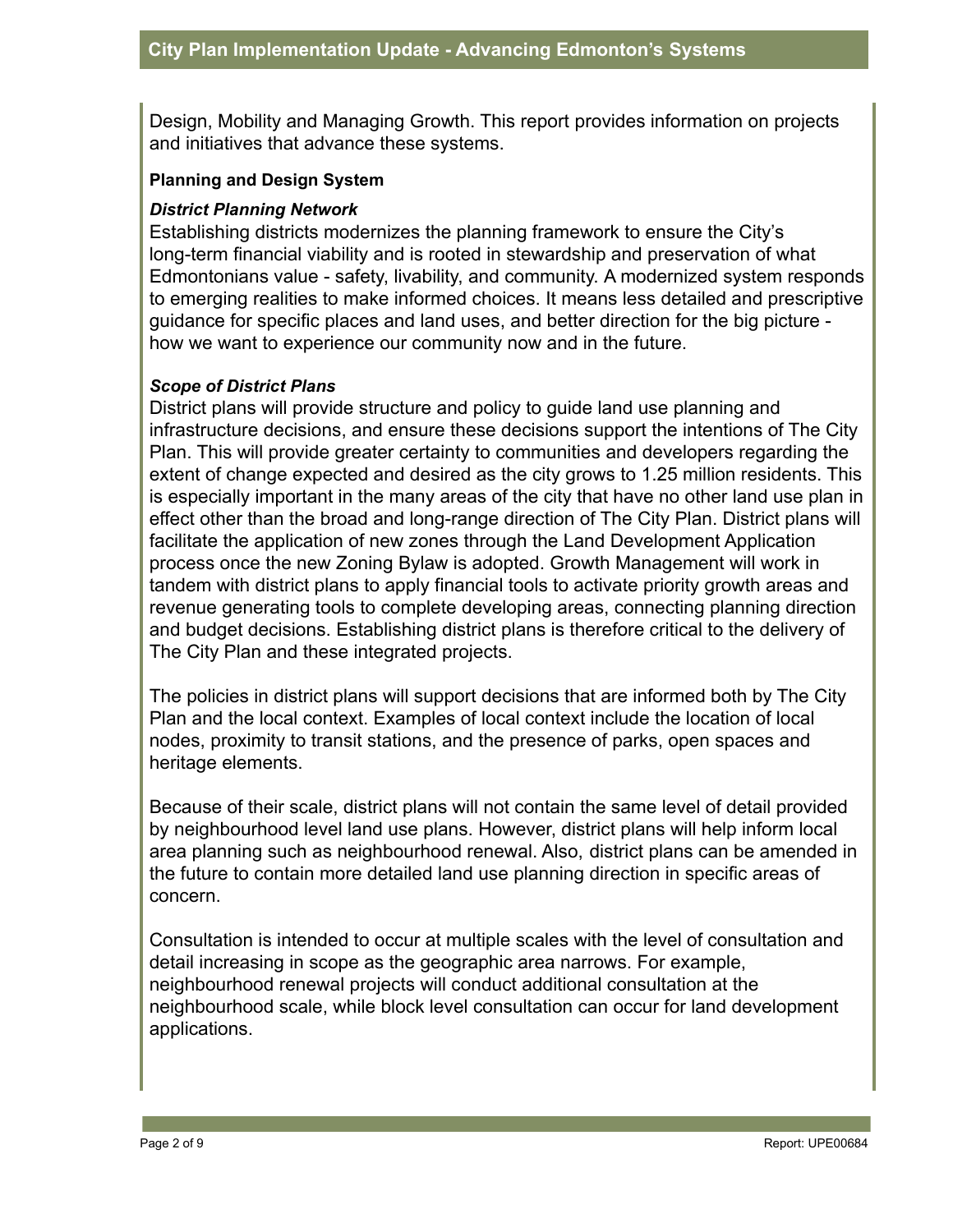#### *Approach to District Planning*

Current work is focused on extracting and utilizing existing priorities and policies from approved plans rather than recreating this work in new neighbourhood policy plans. The 15 district plans will combine existing land use, mobility and infrastructure policies that align with The City Plan. This creates a simplified, consistent and nimble policy landscape for residents, developers, communities and Administration, and is necessary to support future growth.

This approach to District Planning will use a compressed timeline to formally establish the districts as statutory plans. The draft district plans will be developed in 2021 and broad public engagement is planned for early 2022 (see engagement section below for additional detail). The District General Policy and 15 district plans are anticipated to be brought to City Council Public Hearing by the end of 2022.

Preparing these plans and discussing them with stakeholders and residents will reveal where more planning work is required to address gaps in policy after the foundations of district plans are established. Over time, district plans will evolve to guide growth in priority areas and appropriate local context will be added into the plans.

This innovative approach to land use policy planning provides opportunities for the City to establish the regulatory framework that will serve as the foundation to achieving The City Plan and Energy Transition Strategy goals in an efficient and effective manner. Administration understands the complexities of implementing a new approach to planning that shifts away from the neighbourhood level. Although a neighbourhood-level approach has been used in the past, it requires extensive resources and cannot be applied equitably across the 375 neighbourhoods in the city. Additionally, a more detailed neighbourhood planning policy approach does not meet the needs of our dynamic, growing and increasingly diverse city. Administration will continue to work to ensure that local context remains an important part of district plans, through a layered policy approach that addresses unique considerations.

#### *Current and Planned Engagement*

District Planning is focused on consolidating and simplifying existing approved plans and priorities rather than creating new directions. This approach honours and formalizes feedback from The City Plan engagement into policy and maps.

The current engagement approach to inform the district planning project is to:

- Confirm and validate The City Plan's directions applied to each district; and
- Refine the District General Policy and individual district plans for clarification, missing or incorrect information or appropriate level of detail.

To date, engagement has been focused on gathering feedback from the same core stakeholder group who participated in the preparation of The City Plan and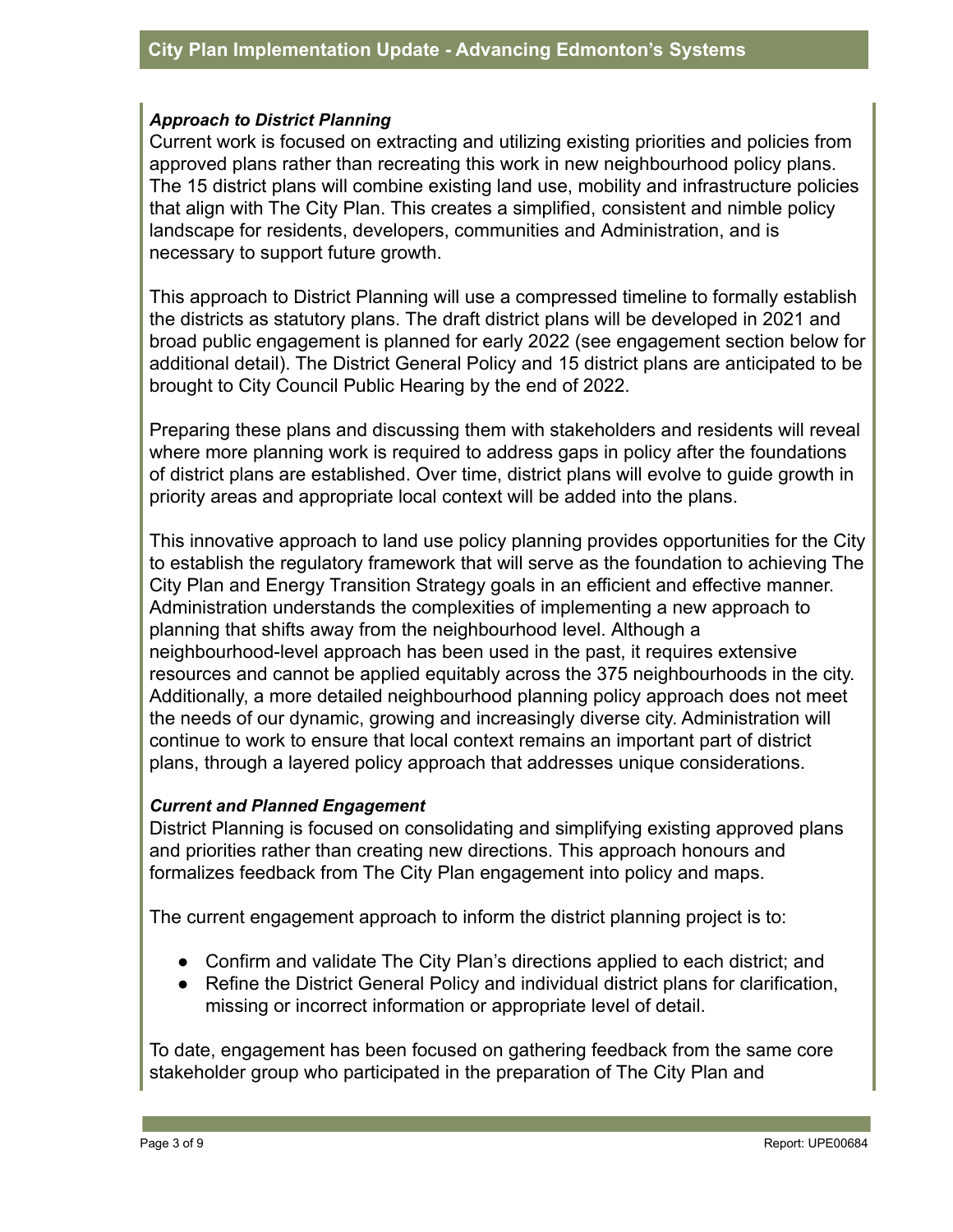ConnectEdmonton. This group reviewed and commented on the draft District General Policy and three sample district plans in the initial project phase. The feedback informed:

- The structure, content and level of detail required; and
- Strategies to effectively communicate plan concepts to a broad audience.

In addition to core stakeholder engagement, eight public virtual information sessions were hosted to share information about District Planning and answer any questions. The information sessions were advertised through the City's website and public events calendar, through social media channels and through stakeholder networks such as Edmonton Federation of Community Leagues (EFCL). Resulting information helped identify gaps or opportunities the project team had not considered.

Robust public engagement at the Advise and Refine level is planned for early 2022 once the draft District General Policy and all 15 draft district plans are ready for review and feedback. Specific tactics and activities will be confirmed later this year. The current approach defers more detailed engagement to future projects that will address specific planning issues as they arise, rather than attempting to address these issues through the creation of the district plans. Administration considers this approach to be the best course of action for this project.

## **Opportunities for Additional Engagement**

At the June 8, 2021, City Council Public Hearing, a motion was passed that asked Administration to consider how additional public engagement could be accommodated. The understood intent behind the motion is to examine opportunities and provide options to Council where meaningful local context can be selectively considered and to ensure residents have confidence in the emerging planning policy regime. One of two options that outline opportunities for additional engagement can be pursued if directed by Council, otherwise Administration will continue with the approach to engagement described above.

#### *Option 1 - Additional Engagement*

Opportunities for additional engagement within the current project scope include:

- Hosting additional engagement events in each district (in addition to joint district events)
- Providing additional interactive opportunities online throughout the engagement period (e.g. activities led by the project team as well as self-directed review and input for residents/communities)
- Creating more resources (e.g. workbooks, conversation guides) for community leagues and/or residents to collaborate on feedback and share with the project team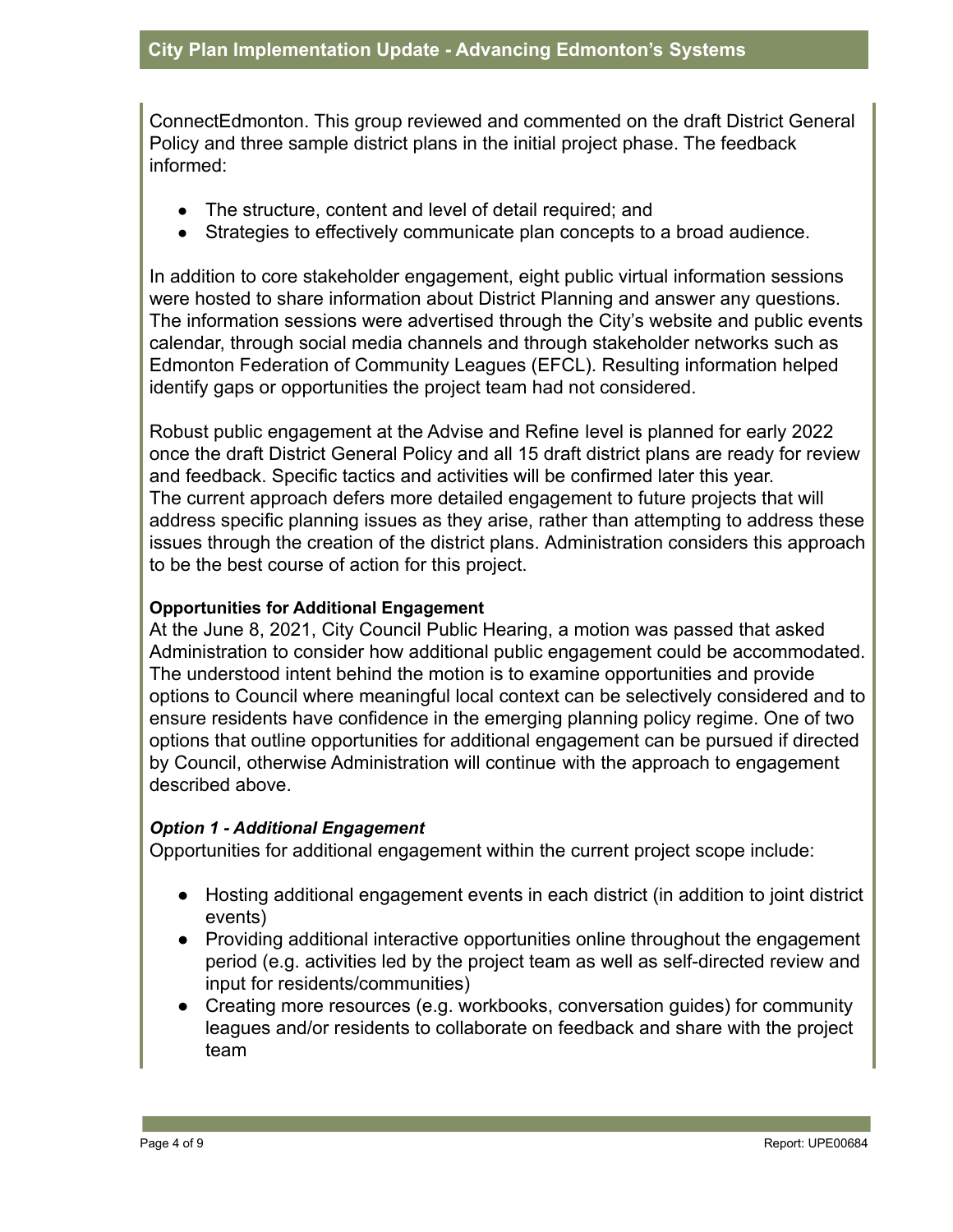● Identifying other City project engagement events where the project team can attend and create awareness and collect additional input

These additional engagement activities would give more participants an opportunity to share local context with Administration. The information they provide can be considered for policy inclusion within district plans, or support work planning for future projects. This option may not satisfy some residents who desire a more detailed customized neighbourhood plan that recognizes substantial local context. If Council desires additional engagement for District Planning, this option would have manageable impacts on the project timeline and budget, and would preserve the project scope.

## *Option 2 - Change of Engagement Scope*

Option 2 for additional engagement entails a significant adjustment to the District Planning project scope. This option would revert to a more conventional approach to neighbourhood planning in which extensive community engagement would occur for each plan area with a purpose of capturing and embedding a high level of local context into each of the district plans. The benefit to this approach is a high level of public participation and increased understanding of development expectations.

Administration has identified a number of drawbacks to this approach:

- Adjusting policies and maps would duplicate a significant amount of work already completed through The City Plan*.*
- City-wide planning at the neighbourhood scale will create inequities, as due to resource constraints, district plans would not be developed concurrently, and some districts would undergo detailed planning while others would have no direction for some time.
- The resources necessary to create and maintain these types of plans are significant, which does not support the modernized, financially viable planning system intended by the City Planning Framework project, which ensures our planning tools remain responsive as the city evolves over time.

This option represents a fundamental change in the project's intent, scope, timelines and required resources, and will leave insufficient direction to implement the new Zoning Bylaw through land development applications. If Council directs Administration to pursue this option, a new project scope, schedule and resource plan would be required.

# *Zoning Bylaw Renewal Initiative*

The Zoning Bylaw Renewal Initiative will streamline and simplify the regulatory and planning landscape. The initiative supports key objectives in The City Plan and Corporate Business Plan, including red tape reduction, improved service delivery, sustained community and economic investment, and more equitable outcomes. This work supports and is in alignment with Edmonton's Economic Action Plan.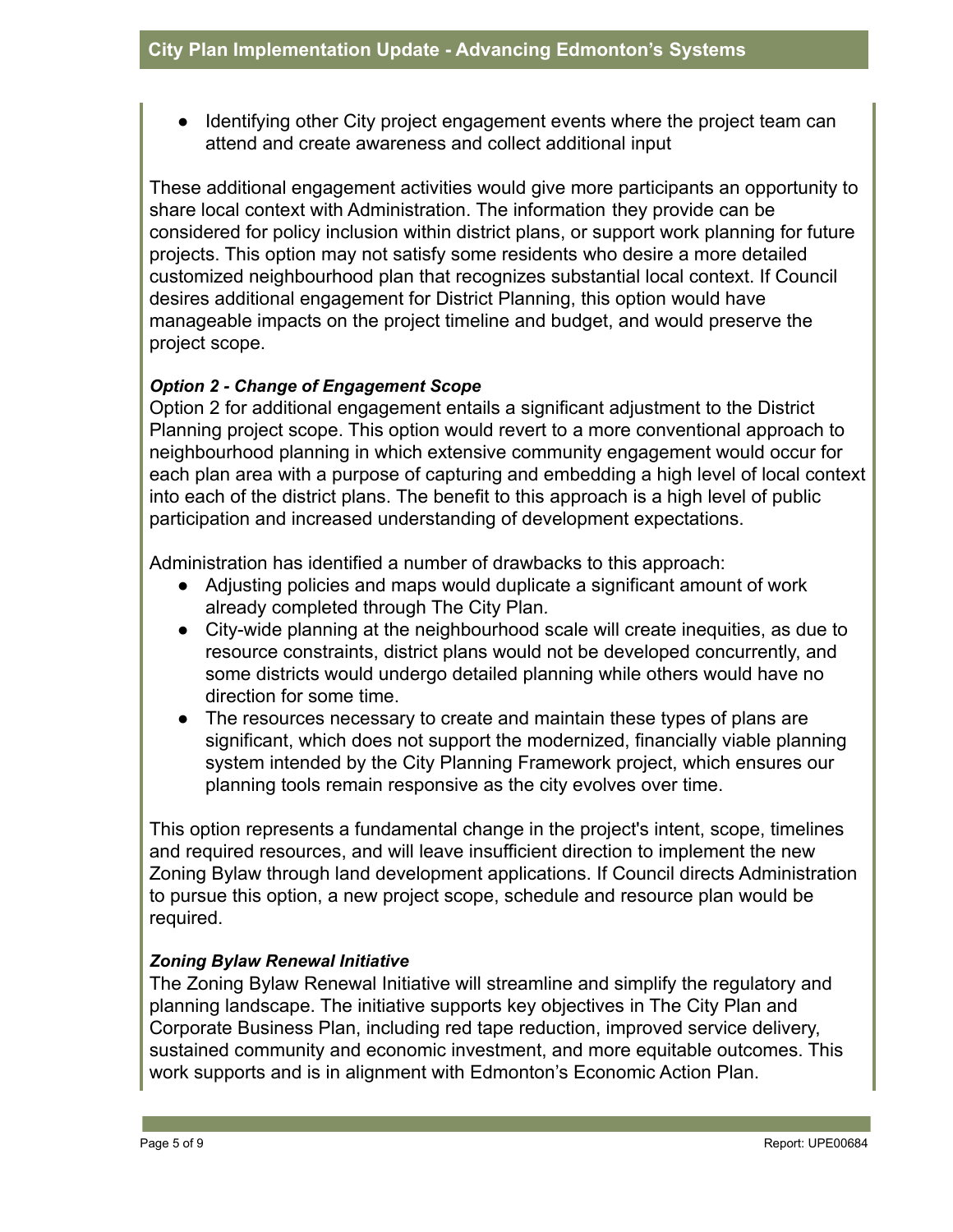As part of Phase 2 of the initiative, Administration is drafting a new Zoning Bylaw and corresponding zoning map, investing in technology improvements, updating City services and engaging with Edmontonians. A complete update and timeline is described in the June 29, 2021, Urban Planning and Economy report CR\_7697, Zoning Bylaw Renewal Report #3 - Approaches and Structure of the New Zoning Bylaw.

#### *City Planning Framework Implementation*

Phase 1 of the City Planning Framework Implementation concluded on June 8, 2021, with the repeal of 74 land use plans that had fulfilled their purpose. The next phase will create a predictable lifecycle process to create, monitor, review, and retire planning tools to ensure they remain responsive as the city evolves over time. This process is expected to be in place in early 2022.

#### *River Valley Planning Modernization (RVPM)*

An update on the River Valley Planning Modernization project was provided in the June 29, 2021, Urban Planning and Economy report UPE00544, River Valley Planning Modernization Phase 1 Update. The project will be completed in four phases by early 2023 and is a holistic review of Administration's planning guidance and regulation of the River Valley with the goal of ensuring that the River Valley remains a high-functioning, vibrant and ecologically resilient open space network as the city grows.

#### **Mobility System**

#### *Mobility Network Assessment*

The Mobility Network Assessment establishes a framework to prioritize investments that best support an evolving mobility system and will inform the 2023-2026 Capital Budget Cycle. High priority locations will consider improved multi-modal access, safety and the development of the mass transit network, which will support the Energy Transition Strategy goal of 50 percent of trips made by transit and active transportation by 2040. An update to Urban Planning Committee is anticipated in early 2022.

#### *Mass Transit Planning*

Findings from the mass transit technical study will be incorporated into the Mobility Network Assessment and will inform the:

- Development of concept planning of non-LRT technologies and guidelines for route selection; and
- Review of opportunities and constraints for bus rapid transit implementation.

## *Bike Plan Implementation*

The Bike Plan Implementation Guide will be presented to Urban Planning Committee in early 2022. Future bike routes along arterial roadways and general active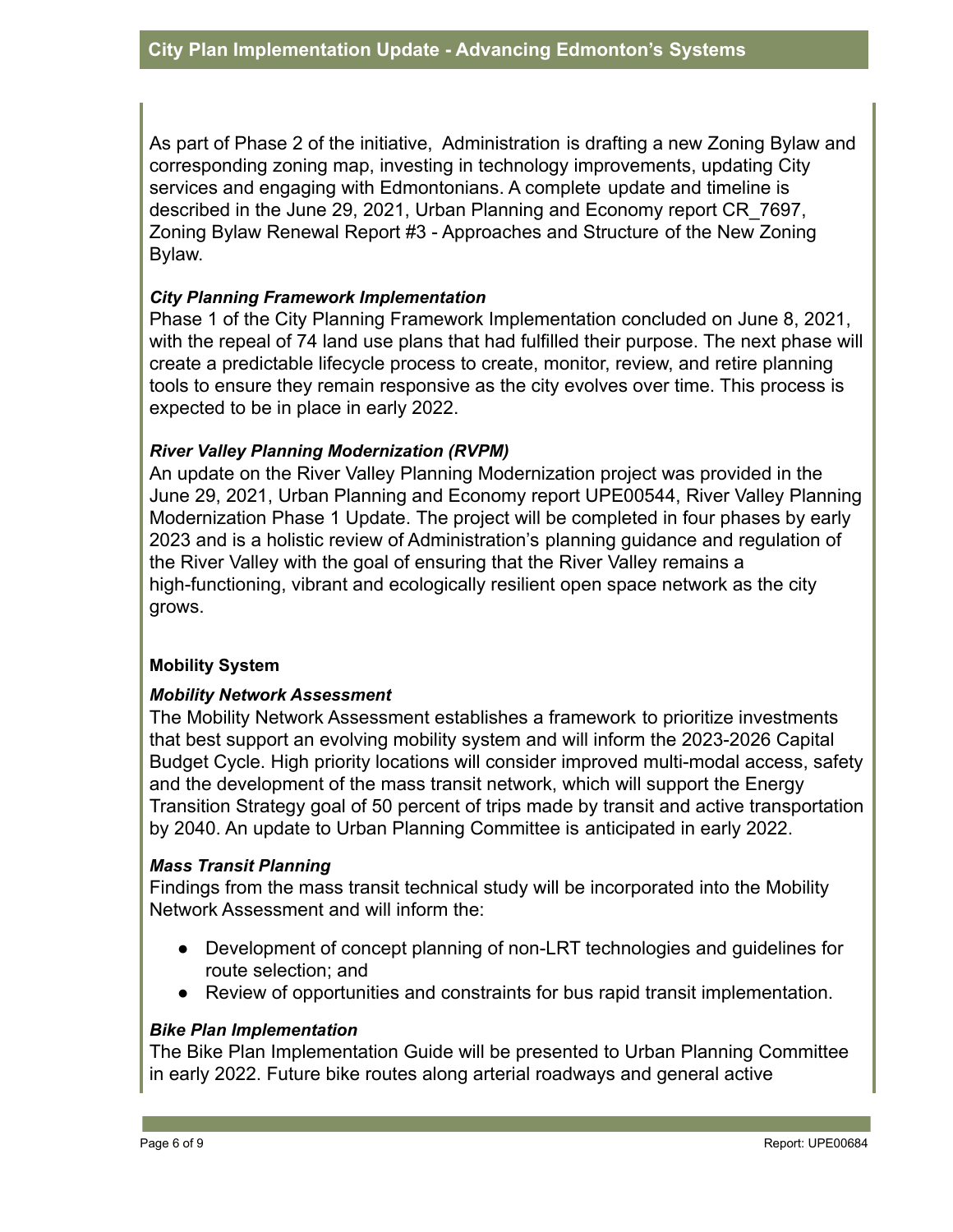transportation mode improvements will be prioritized through the Mobility Network Assessment. Bike network expansion would support Energy Transition Strategy goals and in conjunction with other capital projects, continue to accelerate the completion of the active transportation network.

These mobility initiatives will be evaluated through the Growth Management Framework and Carbon Accounting Framework as part of the priority-based budget process and will inform the 2023-2026 Capital Budget.

#### **Managing Growth System**

#### *Growth Management Framework*

The Growth Management Framework will direct investment to areas of greatest priority based on the population horizon and activation approach in The City Plan. Growth management advances activation of nodes and corridors, creates conditions for success of the mass transit network, and supports the reduction of greenhouse gas emissions. Current work includes:

- Establishing a capital investment program to address infrastructure gaps and support redevelopment in priority growth areas;
- Designing financial and non-financial incentives and tools to incentivize growth;
- Refining the policy on substantial completion of the developing area to provide direction on planning for the future growth area; and
- Applying a growth management lens to the priority based budget process for the 2023-2026 budget cycle.

Upcoming stakeholder engagement will inform the development of these actions and includes ongoing conversations with EPCOR focused on coordination of infrastructure investments.

#### **The City Plan Implementation Integration**

The City Plan envisions three systems that work together to shape our city - the Planning and Design System, the Mobility System and the Managing Growth System. This integrated system is activated by the distinct but related projects in this report. Even though each project is independent, they work together and consider how decisions of an individual project may influence other initiatives in the system.

# **Public Engagement**

The City Plan engagement with the public, key stakeholder groups, local business, institutions, and other orders of government gathered important feedback and support for The City Plan Implementation initiatives. Attachment 2 provides a summary of engagement themes.

#### **Financial Implications**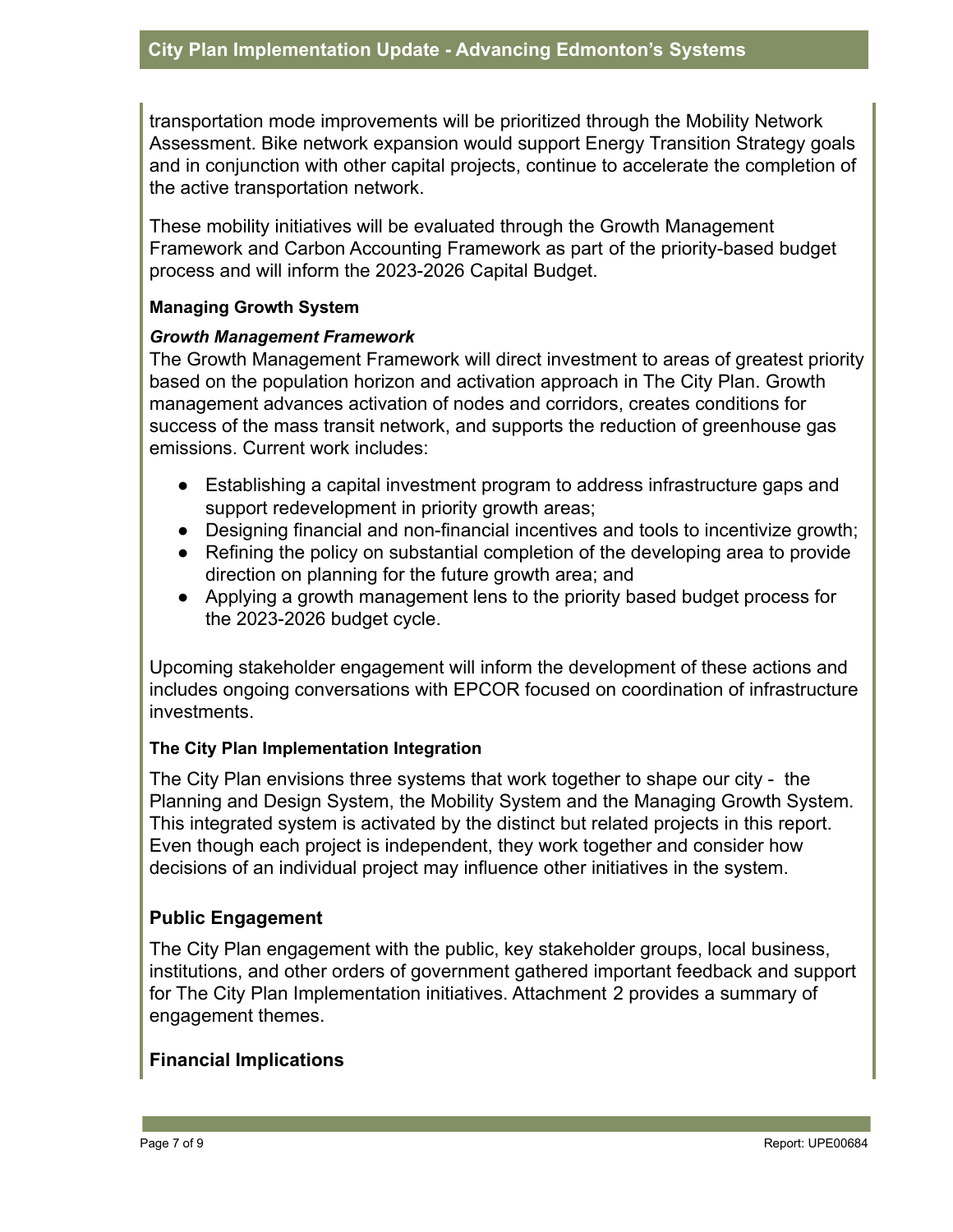Establishing a capital program under the Growth Management Framework will require funding to address infrastructure gaps and provide financial incentives to attract and support growth to the city's priority growth areas. Program parameters and associated funding needs will be identified for the 2023-2026 budget cycle.

Accelerating timelines for initiatives such as mass transit and bike plan implementation to support the Energy Transition Strategy will have financial implications for the 2023-2026 budget process.

Option 1 for District Planning additional engagement would have impacts that can be accommodated within the Planning and Environment Services Branch's 2022 operating budget. If Option 2 for additional engagement is pursued, a comprehensive review of the project's purpose, scope, resources and timelines would be required and an unfunded service package for Council's consideration developed upon request.

## **Corporate Outcomes and Performance Management**

**Corporate Outcome(s): Edmonton is attractive and compact; Edmontonians use public transit and active modes of transportation; Goods and Services move efficiently**

| Outcome(s)                                                                                                                                                                        | Measure(s)                                          | Result(s)        | Target(s)                                                                           |
|-----------------------------------------------------------------------------------------------------------------------------------------------------------------------------------|-----------------------------------------------------|------------------|-------------------------------------------------------------------------------------|
| Edmontonians have the ability to live<br>locally, with access to diverse and<br>affordable housing options in<br>communities that support their daily<br>needs                    | See Community of<br>Communities in the<br>City Plan | To be determined | 15 minute districts that<br>allow people to easily<br>complete their daily<br>needs |
| Edmontonians live closer to what they<br>need and are supported by walkable<br>communities, active transportation<br>networks and greater connectivity<br>across all travel modes | See Community of<br>Communities in the<br>City Plan | To be determined | 50 percent of trips are<br>made by transit and<br>active transportation             |
| Edmonton's growth and development<br>mutually benefit the city and region                                                                                                         | See A Rebuildable<br>City in the City Plan          | To be determined | 50 percent of new<br>units added through<br>infill city-wide                        |

#### **Attachments**

- 1. The City Plan Systems and Networks Approach
- 2. The City Plan Engagement Data Summary

# **Others Reviewing this Report**

- H. Rai, Acting Chief Financial Officer, Financial and Corporate Services
- D. Croft, Acting Deputy City Manager, Financial and Corporate Services
- C. Owen, Deputy City Manager, Communications and Engagement
- A. Laughlin, Deputy City Manager, Integrated Infrastructure Services